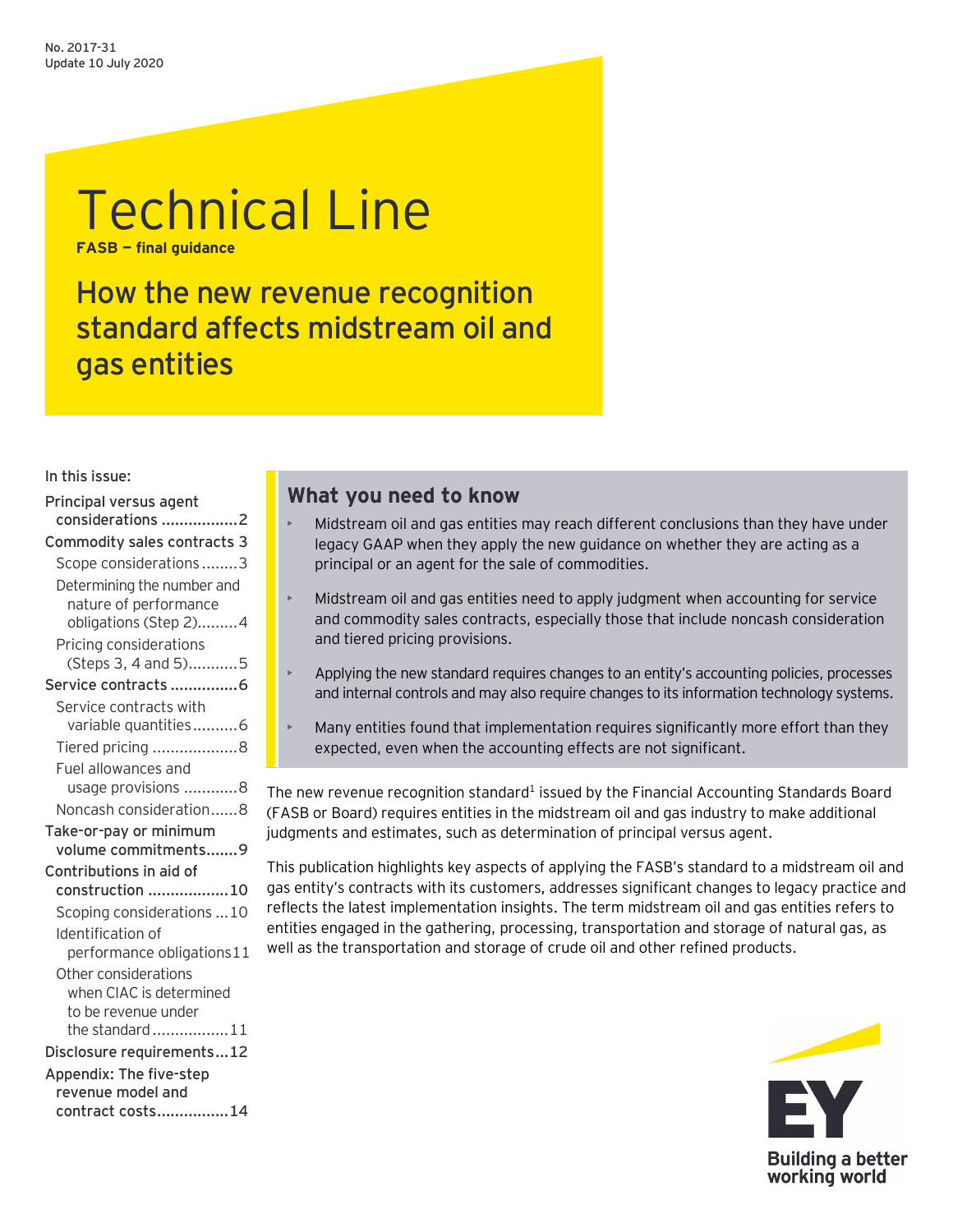As a reminder, the FASB deferred<sup>2</sup> the effective date to annual periods beginning after 15 December 2019 and interim periods in annual periods beginning after 15 December 2020, for entities that had not yet issued (or made available for issuance) financial statements that reflected the standard as of 3 June 2020 (i.e., certain private and not-for-profit entities). Early adoption is permitted. The deferral is intended to give these entities more time to implement the standard, given the operational and financial reporting challenges of the COVID-19 pandemic. Public entities, as defined by the standard, and some private and notfor-profit entities were already required to adopt the standard.

This publication, which contains a summary of the standard in the appendix, supplements our Financial reporting developments (FRD) publication, *[Revenue from contracts with customers](https://www.ey.com/en_us/assurance/accountinglink/financial-reporting-developments---revenue-from-contracts-with-c)  [\(ASC](https://www.ey.com/en_us/assurance/accountinglink/financial-reporting-developments---revenue-from-contracts-with-c) 606)*, and should be read in conjunction with it. While many entities have adopted the standard, implementation issues may continue to arise. Accordingly, the views we express in this publication may continue to evolve as implementation continues and additional issues are identified.

Midstream oil and gas entities should also keep in mind that, when they adopt the new credit impairment standard,<sup>3</sup> they will need to estimate full lifetime expected credit losses for their accounts receivable and contract assets. As a reminder, they will need to do this after assessing collectibility under the revenue guidance to determine whether they have a contract with a customer. Refer to our FRD publication, *[Credit impairment for short-term receivables under](https://www.ey.com/en_us/assurance/accountinglink/financial-reporting-developments---credit-impairment-for-short-t)  [ASC 326](https://www.ey.com/en_us/assurance/accountinglink/financial-reporting-developments---credit-impairment-for-short-t)*, for more information.

### <span id="page-1-0"></span>Principal versus agent considerations

When more than one party is involved in providing goods or services to a customer, the standard requires a midstream entity to determine whether it is a principal or an agent by evaluating the nature of its promise to the customer (e.g., an upstream producer or end customer). An entity is a principal and therefore records revenue on a gross basis if it controls a promised good or service before transferring that good or service to the customer. An entity is an agent if it does not control the promised good or service before transfer to the customer. If the entity is an agent, it records as revenue the net amount it retains for its agency services (i.e., to arrange for another entity to provide the goods or services).

An entity cannot provide the specified good or service to a customer (and therefore be a principal) unless it controls that good or service prior to its transfer. That is, as the Board noted in the Background Information and Basis for Conclusions of Accounting Standards Update  $(ASU)$  2016-08,<sup>4</sup> control is the determining factor when assessing whether an entity is a principal or an agent.

Because it may not be clear whether an entity controls the specified good or service, the standard provides three indicators of when an entity controls the specified good or service and is therefore a principal. These indicators are meant to support an entity's assessment of control, not to replace it, and each indicator explains how it supports the assessment of control. A midstream entity should carefully consider the facts and circumstances of its arrangements, particularly if its assessment of the definition of control and the principal indicators result in different conclusions regarding control of specified goods or services. This is because the entity's assessment of control and the principal indicators should align.

For example, a midstream entity may have a contract with a producer to market and sell the producer's product to a third party. Both the midstream entity and the producer need to determine whether the midstream entity is acting as a principal or an agent in the arrangement. The midstream entity will use the assessment to determine which party is the customer and whether to record product revenue based on the purchase and sale of the commodity or service revenue for the amount it retains for marketing services provided to the producer.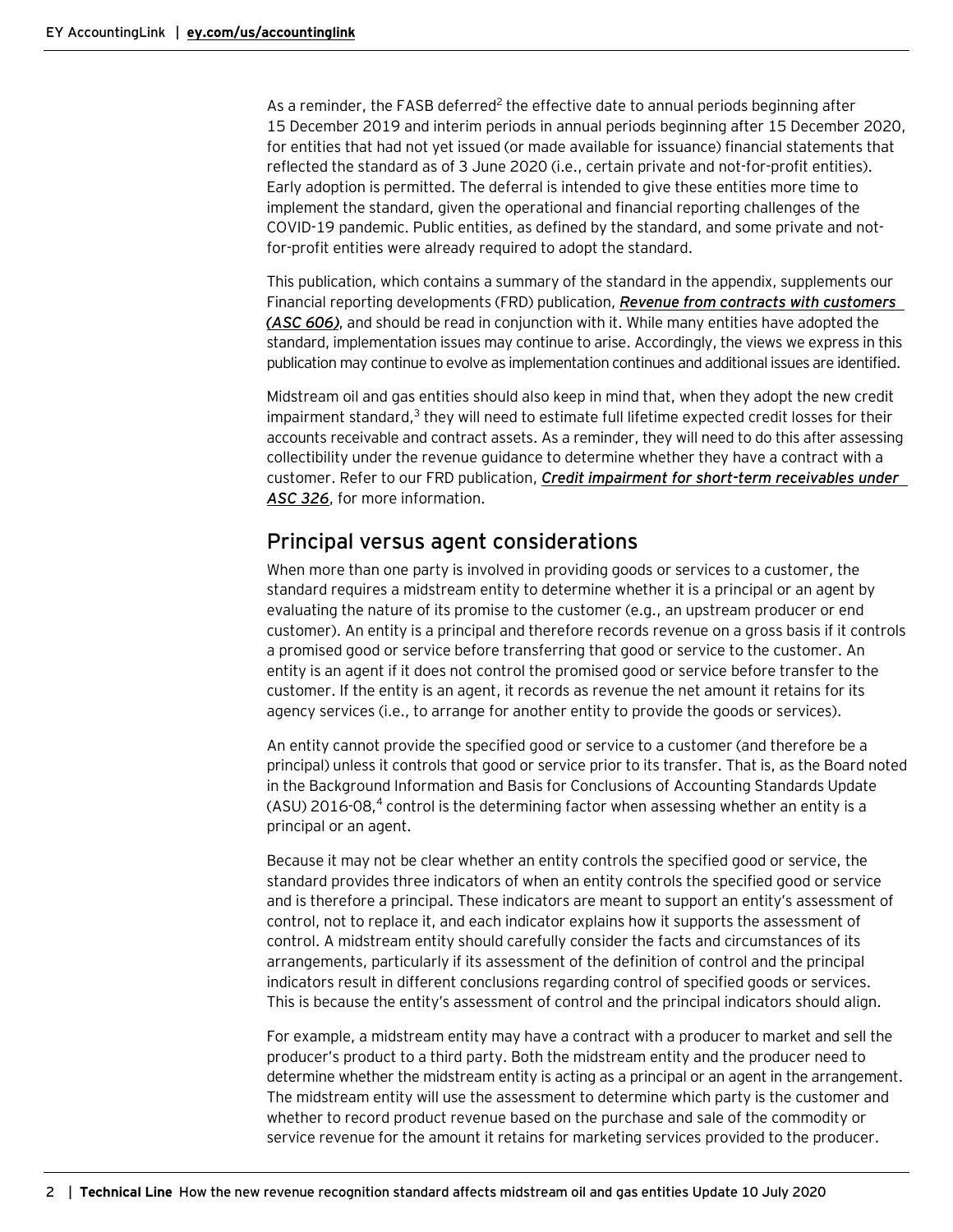Midstream entities should consider whether and when they obtain control of the producers' product for sale to the end customer. Because there are various ways midstream entities can obtain and transfer a product (i.e., at the wellhead, inlet or tailgate of the processing plant, or a location where the product is delivered to a third party), they may reach different conclusions for different contracts, depending on the facts and circumstances.

Midstream entities need to evaluate the facts and circumstances of complex natural gas processing contracts (e.g., percentage of proceeds contracts, percentage of liquids contracts) to determine which party is the principal in the arrangement.<sup>5</sup> Determining the nature of the promised specified good or service is critical. For example, a producer may sell the unprocessed commodity to a midstream natural gas gathering and processing entity. Alternatively, a producer may sell the processed commodity to an end customer and may purchase processing services from a midstream entity.

#### **Illustration 1: Gas processing contract when control transfers to the midstream entity**

A midstream entity enters into a contract with a producer and determines that it obtains control of unprocessed natural gas at the inlet of the processing plant. Assume the producer does not lease the processing facility. As a result, the midstream entity concludes that it has effectively purchased unprocessed natural gas from the producer.

Midstream entities may reach different conclusions about whether they are acting as principals or agents in different contracts, depending on the facts and circumstances.

The midstream entity then processes the natural gas and sells it to an end customer. Because the midstream entity obtained control of the natural gas, it is the principal in the transaction with the end customer. The midstream entity records product revenue for the sale of the commodity to the end customer. The transaction price is the amount the midstream entity charges the end customer for that commodity (i.e., the sales price of the processed natural gas). See the *Commodity sales contract* section below for accounting considerations for transactions when control of the commodity transfers to the midstream entity.

#### **Illustration 2: Gas processing contract when control does not transfer to the midstream entity**

A midstream entity enters into a natural gas processing contract that does not contain a lease and determines that it does not obtain control of unprocessed natural gas. The midstream entity concludes that it is acting as an agent on behalf of the producer and recognizes service revenue for processing services when they are performed. The midstream entity determines the transaction price based on the consideration paid by the producer to the midstream entity. See the *Service contracts* section below for accounting considerations for transactions when control of the commodity does not transfer to the midstream entity.

### How we see it

While the guidance on principal versus agent considerations is similar to legacy GAAP, the key difference is that Accounting Standards Codification (ASC) 606 focuses on control of the specified goods and services as the overarching principle for entities to consider when determining whether they are acting as a principal or an agent. This could result in entities reaching different conclusions than they did under legacy GAAP.

# <span id="page-2-0"></span>Commodity sales contracts

#### <span id="page-2-1"></span>Scope considerations

Commodity sales contracts may meet the definition of a derivative or may contain embedded derivatives that may require bifurcation from the host contract with the customer. For example, derivatives may be embedded in fixed-price contracts or those in which the price is determined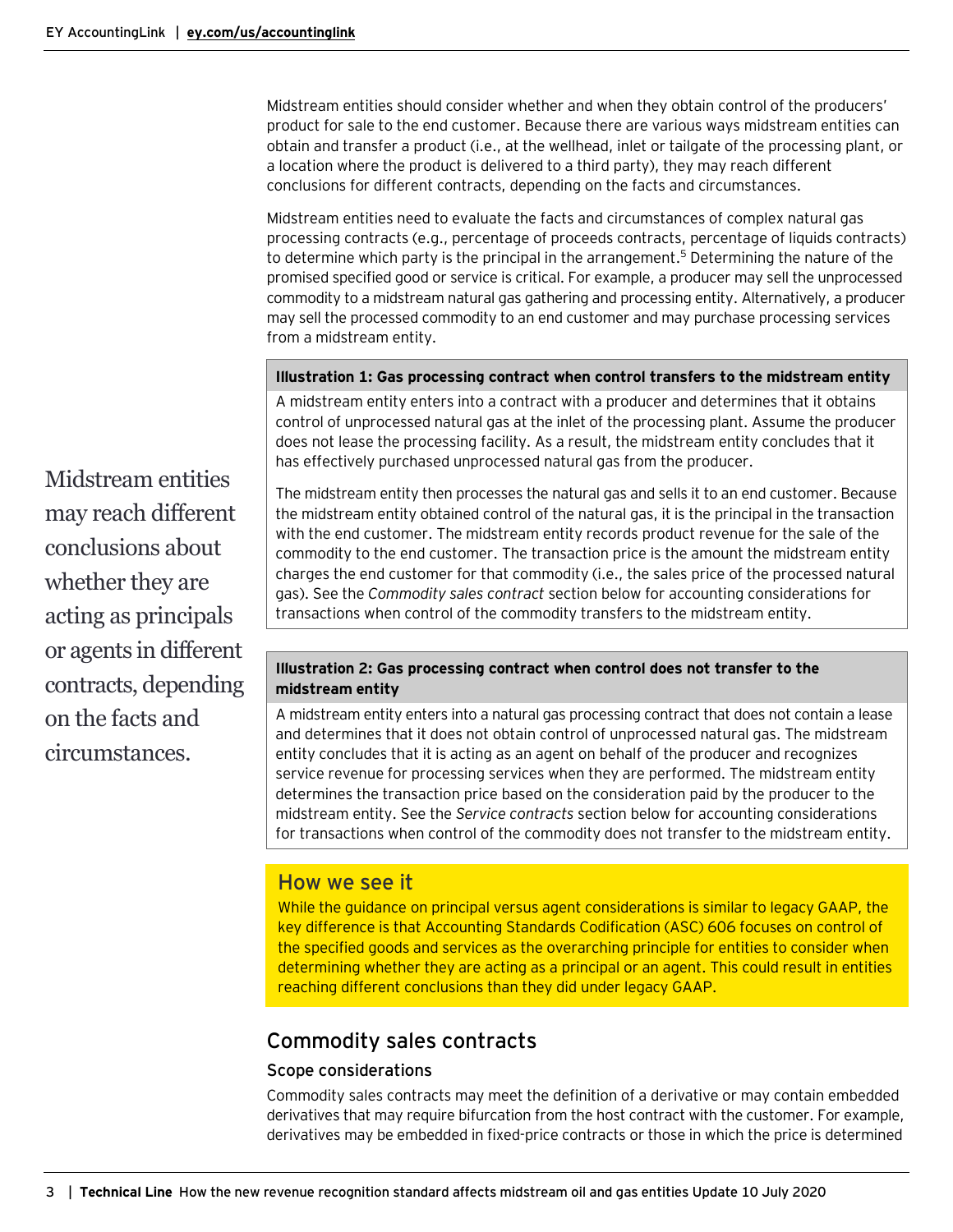based on the location where the customer obtains control of the commodity. The decision tree below summarizes the accounting treatment for sales contracts with customers that may be a derivative or may contain an embedded derivative:



#### <span id="page-3-0"></span>Determining the number and nature of performance obligations (Step 2)

To apply the standard, an entity must identify the promised goods and services within the contract and determine which of those goods and services are distinct and therefore separate performance obligations. The Board noted in the Basis for Conclusions of ASU 2014-096 that it developed the notion of a performance obligation to assist entities with appropriately identifying the unit of accounting for purposes of applying the standard. Because the standard requires entities to allocate the transaction price to performance obligations, identifying the correct performance obligation (i.e., the unit of accounting) is fundamental to recognizing revenue as the obligation is satisfied.

Midstream entities typically determine that, for each of their product sales contracts, each barrel of oil or thousand cubic feet (Mcf) of natural gas is distinct because it could be sold separately and is not dependent on or highly interrelated with the other barrels or Mcf. The standard then requires entities to evaluate whether the units are part of a series of distinct goods or services that are substantially the same and have the same pattern of transfer to the customer. If they are, the units are accounted for as a single performance obligation under the series guidance. An entity's determination of whether a sales contract to deliver a commodity contains a single performance obligation for a series of distinct units or multiple performance obligations for each unit affects how it applies the rest of the revenue model.

In assessing whether each unit has the same pattern of transfer, an entity must determine whether each distinct unit meets the criteria to be recognized over time and has the same measure of progress. One of the over-time criteria that midstream entities will need to consider for these types of contracts is whether the customer simultaneously receives and consumes the benefits provided by the entity's performance as it transfers control of each barrel or Mcf to the customer (i.e., whether each of the distinct units meets the criteria to be recognized over time). In the Basis for Conclusions of ASU 2014-09,<sup>7</sup> the Board observed that this over-time criterion would not apply if the entity's performance creates an asset that the customer does not immediately consume upon transfer (e.g., the customer holds an inventory of oil). Generally, midstream commodity contracts will have the same measure of progress.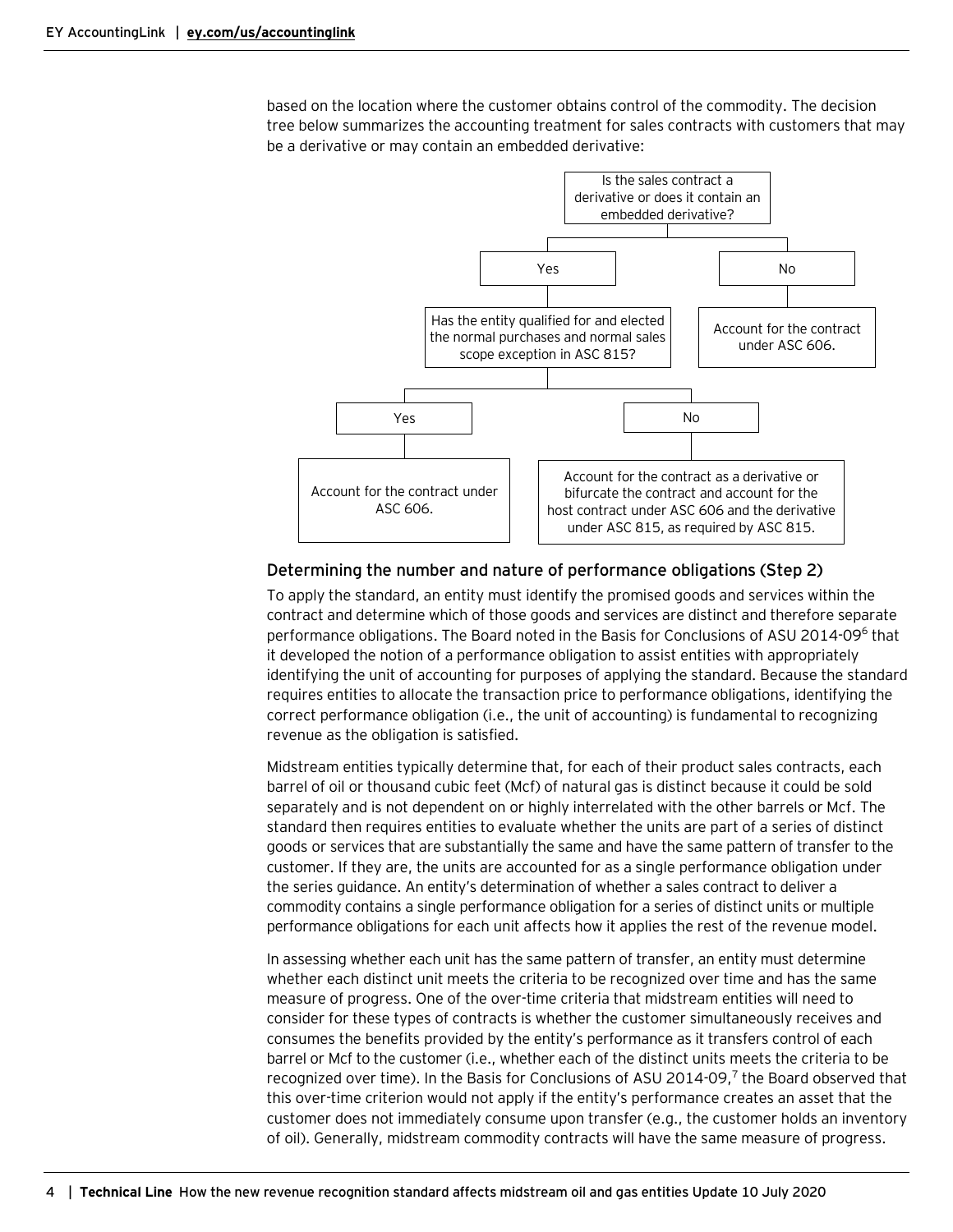Members of the Transition Resource Group for Revenue Recognition (TRG) generally agreed<sup>8</sup> that a midstream entity should consider all facts and circumstances when evaluating whether a customer simultaneously receives and consumes the benefits of a commodity. These facts and circumstances may include the characteristics of the commodity (e.g., whether it can be stored), the contract terms (e.g., whether the entity provides a continuous supply to meet immediate demand) and information about the delivery mechanisms and other infrastructure. The following illustrates how a midstream entity might evaluate performance obligations in a commodity sales contract:

#### **Illustration 3: Sale of gas to a customer that will store the product prior to usage**

A midstream entity enters into a contract to sell 1,000 Mcf of gas to a customer that will store the product in its own tanks prior to usage. Because the customer will not consume the benefits of the commodity immediately upon receipt, the Mcf of gas being transferred would not meet the criteria to be accounted for as a single performance obligation under the series guidance. Therefore, each Mcf of gas would be considered a separate performance obligation under the contract.

#### **Illustration 4: Sale of natural gas to a utility for use in a natural gas power plant**

A midstream entity enters into a contract to supply a utility customer with natural gas for immediate consumption in a natural gas power plant. The customer will immediately receive and consume the benefits of this commodity. Therefore, the units of natural gas being transferred would meet the over-time criterion and have the same measure of progress, and would be accounted for under the series guidance as a single performance obligation (assuming the other series guidance criteria have been met).

#### <span id="page-4-0"></span>Pricing considerations (Steps 3, 4 and 5)

#### *Market- or index-based pricing (assuming the contract does not also include a lease)*

The transaction price is the amount of consideration to which an entity expects to be entitled in exchange for transferring promised goods or services to a customer. Qualifying variable consideration is included in the transaction price. The standard requires an entity to estimate the amount of variable consideration to which it expects to be entitled and apply a constraint (see description of Step 3 in the Appendix). For a commodity contract that uses market- or indexbased pricing, an entity needs to estimate and include in the transaction price the amount of variable consideration for which it is probable that a significant reversal in the cumulative amount of revenues recognized will not occur when the uncertainty related to the market- or index-based pricing is resolved. That is, an entity includes in the transaction price variable consideration to the extent it determines that it is probable that a significant reversal will not occur.

The standard provides an allocation exception (see the description of Step 4 in the Appendix) that allows an entity to allocate variable consideration (e.g., the market price) to one or more (but not all) performance obligations (i.e., the distinct commodities transferred in that period) if certain criteria are met, instead of using the relative standalone selling price method (see the description of Step 4 in the Appendix). Entities that qualify for this exception would apply it regardless of whether they determine that each barrel of oil or Mcf of gas is a separate performance obligation or part of a series of distinct goods or services that represent a single performance obligation. Most common commodity sales contracts with market- or indexbased pricing terms satisfy the criteria for this allocation exception because the variable consideration relates specifically to an entity's efforts to transfer the distinct commodity units. Under the allocation exception, the midstream entity recognizes revenue in the period that control of the commodity (i.e., the distinct good or service) is transferred to the customer.

In many cases, each unit of a commodity is a separate performance obligation.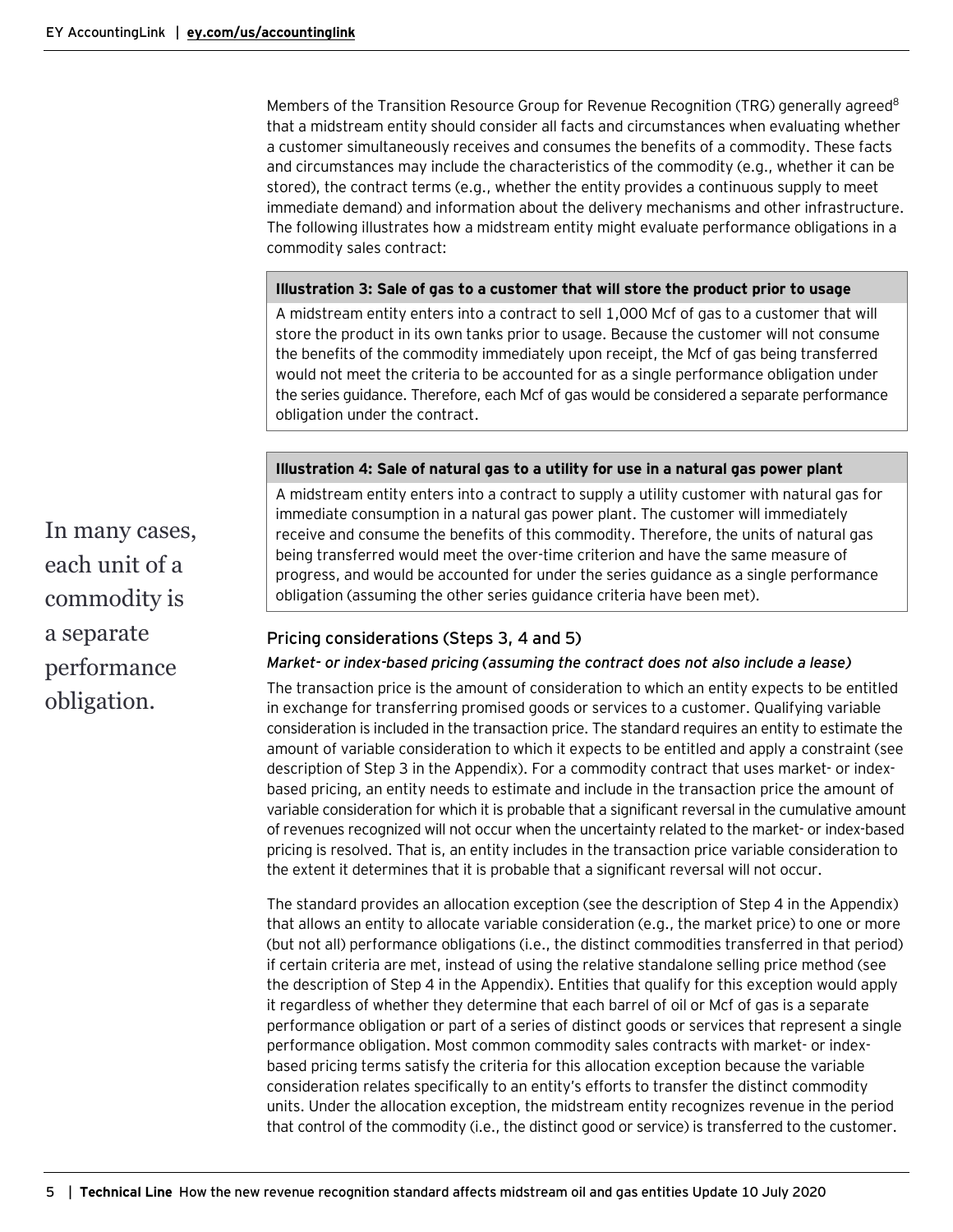#### How we see it

Under ASC 606, we expect entities that have commodity sales contracts with market- or index-based pricing terms that apply the allocation exception noted above generally recognize the same amount of revenue at the same time as they did under legacy GAAP. In addition to analyzing the specific facts and circumstances, they also need to update their accounting policies, internal controls and other documentation to reflect the analysis required by ASC 606.

#### *Fixed pricing*

If an entity determines that a fixed-price commodity contract is in the scope of the revenue standard (i.e., the contract is not a derivative, the contract is a derivative but the entity has elected to apply the normal purchases and normal sales exception, or the contract includes an embedded derivative but the entity has bifurcated the host contract from the derivative), the entity will need to determine the standalone selling price of each performance obligation to allocate the transaction price to the performance obligations in the contract.

The standard states that the standalone selling price is the price at which an entity would sell a promised good or service separately to a customer. Entities should consider all information (including market conditions, entity-specific factors and information about the customer or class of customer) that is reasonably available to estimate the standalone selling price for each performance obligation. An entity must estimate that price if it doesn't have an observable price at which it sells the good or service separately in similar circumstances to similar customers.

When establishing pricing in fixed-price contracts, entities often consider gathering, processing and transportation costs (as well as other operating costs) and often price these contracts with a goal of protecting margins on the sales throughout the course of the contract without regard to fluctuations in forward index curves. As such, the forward index curve is not generally a key input used by entities in pricing multi-period fixed-price commodity contracts. If the forward index curve is not a key input to price these contracts, we do not believe it would be necessary to use the forward index curve to determine the standalone selling price of each commodity that will be transferred in a multi-period fixed-price commodity contract as the forward index curve would not represent an observable price pursuant to the standard (i.e., price of a good or service when the entity sells the good or service separately in similar circumstances and to similar customers). In such cases, the entity will need to determine whether the contracted price is representative of the standalone selling price of the commodity. This assessment will be particularly important when the fixed price varies over the contract term (e.g., there is a fixed rate per unit that decreases each period, but is applied to a consistent volume).

#### How we see it

Midstream entities need to evaluate whether the contracted price is representative of the standalone selling price of the commodity.

### <span id="page-5-0"></span>Service contracts

#### <span id="page-5-1"></span>Service contracts with variable quantities

Midstream entities provide gathering, processing, transportation and storage services for upstream oil and gas entities. These contracts often involve variable quantities of goods or services.

A midstream entity must first determine whether the arrangement is or contains a lease. If a lease exists, the lease would be accounted for under ASC 840, *Leases*, or when an entity adopts the new guidance, ASC 842, *Leases*. When a contract contains a service element, a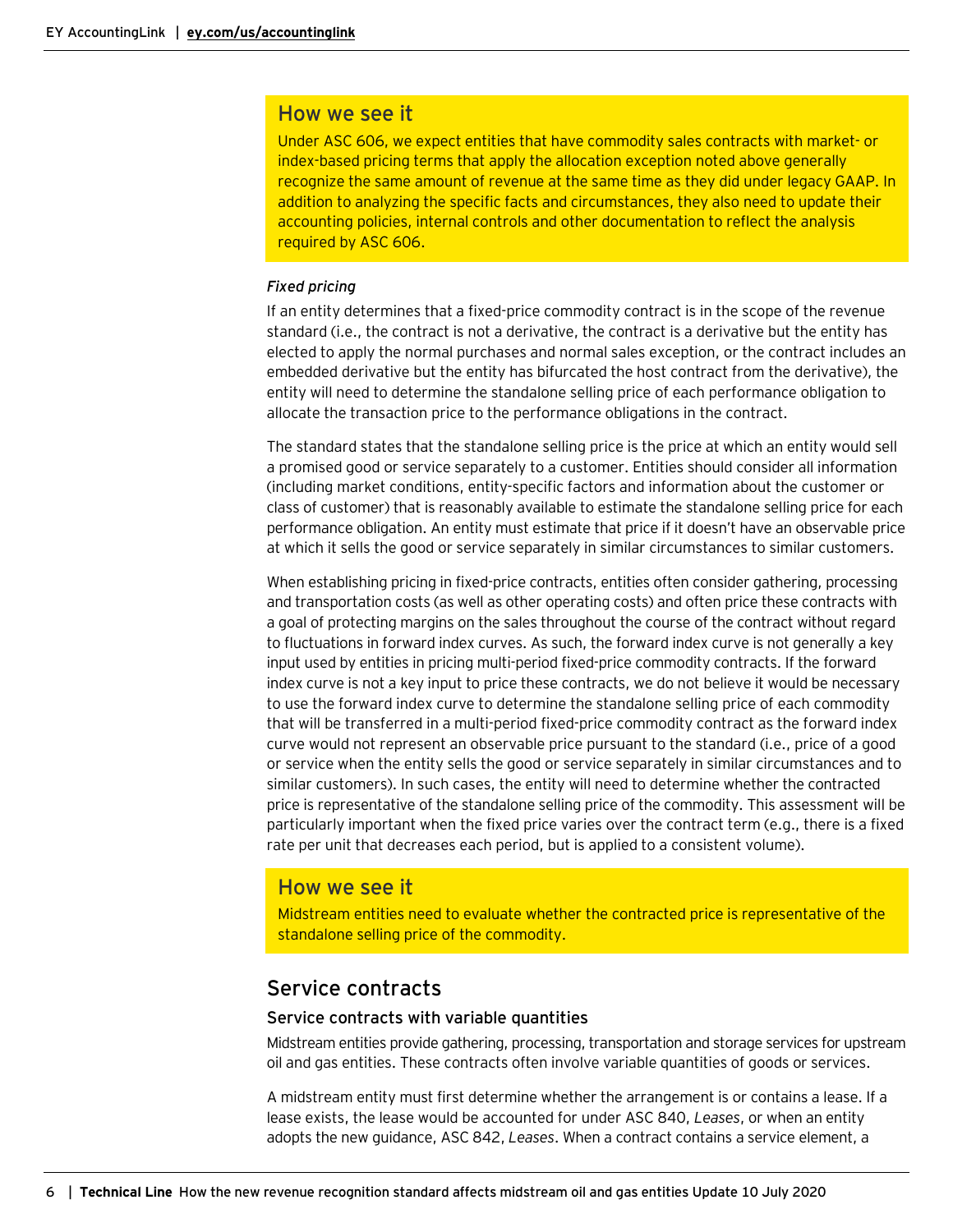midstream entity must determine the nature of its promise to the customer and the rights and obligations of the parties. That is, the midstream entity determines whether the nature of its promise is to transfer to the customer an overall service in which the variable quantity of goods or services results in variable consideration or to provide the customer with an option to purchase future goods or services. A midstream entity also should consider any makeup provisions in a contract when making this evaluation. The following table provides a framework to help midstream entities determine the appropriate accounting for contracts with variable quantities: 9

| Variable consideration |                                                                                                                                                                                                                           |                       | <b>Customer option</b>                                                                                                                                                                     |  |
|------------------------|---------------------------------------------------------------------------------------------------------------------------------------------------------------------------------------------------------------------------|-----------------------|--------------------------------------------------------------------------------------------------------------------------------------------------------------------------------------------|--|
| $\blacktriangleright$  | The customer has previously entered into<br>a contract that obligates the midstream<br>entity to transfer the promised services.<br>The future events (including the customer's<br>own actions) that result in additional | $\blacktriangleright$ | The customer has a present contractual<br>right that allows it to choose the<br>amount of additional distinct services<br>that are purchased (that is, a separate<br>purchasing decision). |  |
|                        | consideration occur after (or as) control<br>of the services have (or are) transferred.                                                                                                                                   | $\blacktriangleright$ | Prior to exercising the right, the<br>midstream entity is not obligated                                                                                                                    |  |
| $\blacktriangleright$  | The customer's actions do not obligate<br>the midstream entity to provide additional<br>distinct services.                                                                                                                |                       | to provide (and does not have a<br>right to consideration for delivering)<br>those services.                                                                                               |  |

#### **Illustration 5: Contract includes variable consideration**

A midstream entity enters into a 10-year noncancelable contract with no options for extension. The midstream entity agrees to transport up to 50,000 Dekatherms of gas on a daily basis from point A to point B. The maximum daily quantity expires each day (i.e., any unused quantity cannot be carried forward and used in a subsequent period), and there is no option for additional volumes above the maximum. The midstream entity is obligated to hold capacity on its transportation pipeline for the customer each day up to the maximum daily quantity. The midstream entity is entitled to a reservation fee (charged daily regardless of the volumes transported) as well as a transportation fee (charged per Dekatherm transported).

The midstream entity concludes that the nature of the promise is a service of standing ready to accept volumes from the customer for transportation from point A to point B and the amount of service provided is variable. The midstream entity would then consider the applicability of the variable consideration exception (see the *Pricing considerations* section above for details). Contracts entered into by midstream entities can be complex, and entities should evaluate all terms to determine the appropriate accounting treatment.

#### **Illustration 6: Contract that contains a customer option**

A midstream entity enters into a five-year contract, cancelable by either party with 30-days written notice. The midstream entity agrees to transport up to 50,000 Dekatherms of gas on a daily basis, on an interruptible basis. That is, the midstream entity only agrees to transport the gas nominated by the customer if the midstream entity has available capacity. The midstream entity is entitled to a transportation fee (charged per Dekatherm transported).

The midstream entity concludes that this contract is an option to acquire transportation services because there are no enforceable rights and obligations until volumes are nominated by the customer and accepted by the midstream entity.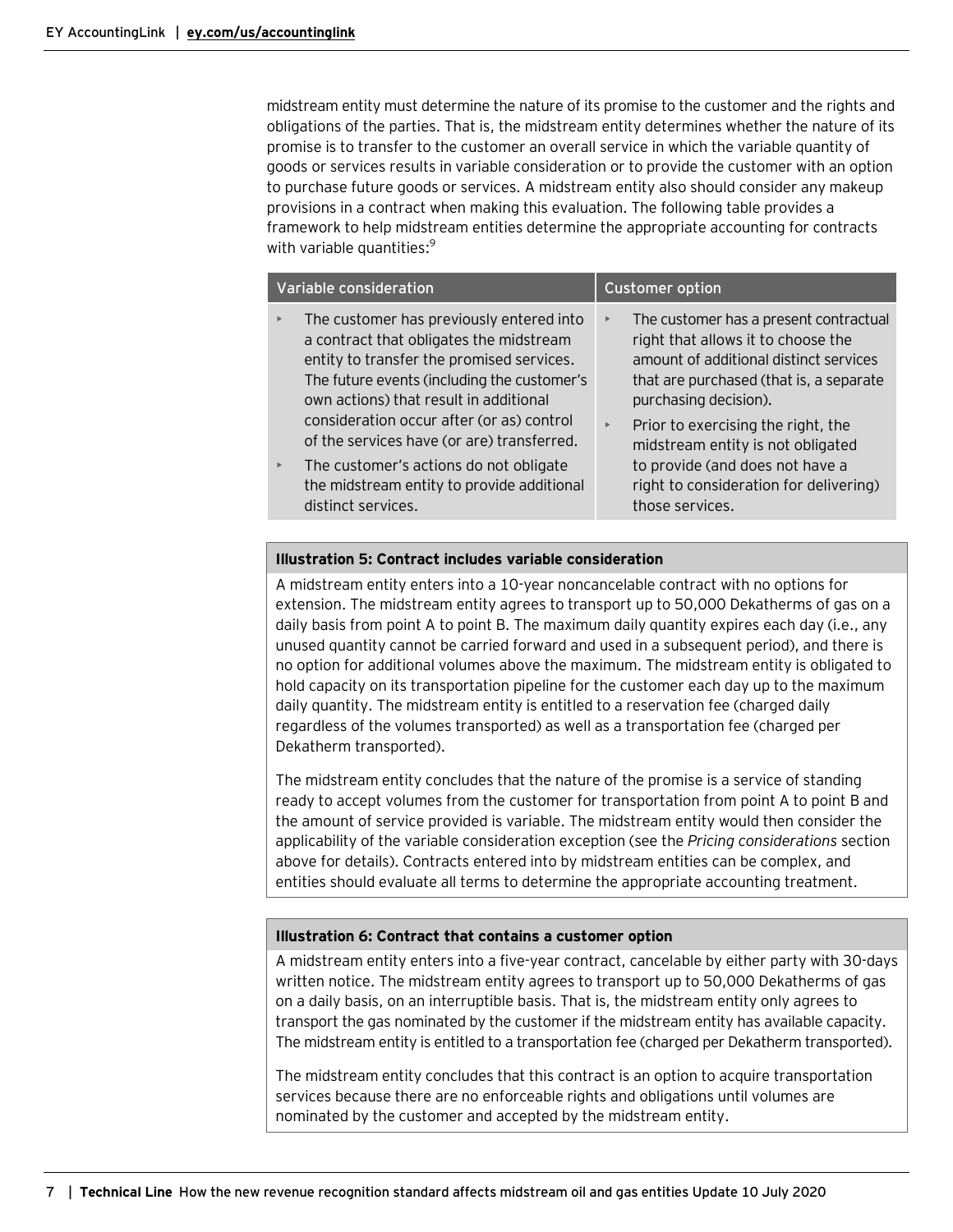#### <span id="page-7-0"></span>Tiered pricing

Service contracts for gathering, processing, transportation and storage may include tiered pricing structures with discounted prices that depend on the volume of hydrocarbons serviced during a specific period (e.g., one month, one year) referred to as the reset period. A midstream entity must first determine whether the contract includes variable consideration or options to acquire additional goods or services in the future (see the previous section).

As described in the *Commodity sales contracts* section, the standard provides an allocation exception that allows an entity to allocate variable consideration to one or more (but not all) performance obligations if certain criteria are met, instead of using the relative standalone selling price method. Tiered pricing contracts may meet the requirements to apply the allocation exception depending on the facts and circumstances of the contract. For example, when the reset period for a tiered pricing arrangement is relatively short (e.g., one day, one month), the entity may conclude that the contract meets the allocation exception rule for accounting for variable consideration. When making this assessment, a midstream entity should consider all information (including pricing of fixed-price contracts, market conditions, entity-specific factors and information about the customer or class of customer) that is reasonably available.

If the contract contains options for future goods or services, a midstream entity needs to assess whether these options to receive discounted pricing (based on the tiered pricing structure) for future volumes of hydrocarbons represent a material right (see Appendix for details). A material right is accounted for as a separate performance obligation.

#### <span id="page-7-1"></span>Fuel allowances and usage provisions

Gas processing contracts may include a provision for remittance of a fixed percentage of processed product designed to compensate the midstream entity for product used to power the processing plant (commonly referred to as usage fees). Additionally, oil and gas transportation contracts may include charges in the form of fixed percentages of transported product to compensate for product lost in the transportation system.

Often, these provisions are designed to mirror actual usage or loss of product. Therefore, a midstream entity may determine that these provisions represent customer-provided materials rather than consideration under the revenue standard. When a midstream entity determines that a provision does represent consideration in the contract, the guidance for noncash consideration would be applied (see below).

#### <span id="page-7-2"></span>Noncash consideration

In addition to fuel allowance and usage provisions, some midstream service contracts include payment terms that allow processing fees to be paid in-kind with processed natural gas liquids (NGLs) (commonly referred to as percentage of processing contracts). The processed NGLs represent noncash consideration under the standard. When an entity receives, or expects to receive, noncash consideration, the fair value of the noncash consideration at contract inception is included in the transaction price.

The fair value of noncash consideration could change both because of the form of consideration (e.g., a change in the market price of the NGLs an entity is entitled to receive from a customer) and for reasons other than the form of consideration (e.g., the volume or mix of processed NGLs). Under the standard, the variable consideration guidance applies only to variability resulting from reasons other than the form of consideration (e.g., there is uncertainty about whether the entity will receive the noncash consideration because it is contingent on a future event occurring or not occurring).

An entity needs to determine whether tiered pricing arrangements create variable consideration or options to acquire additional goods or services.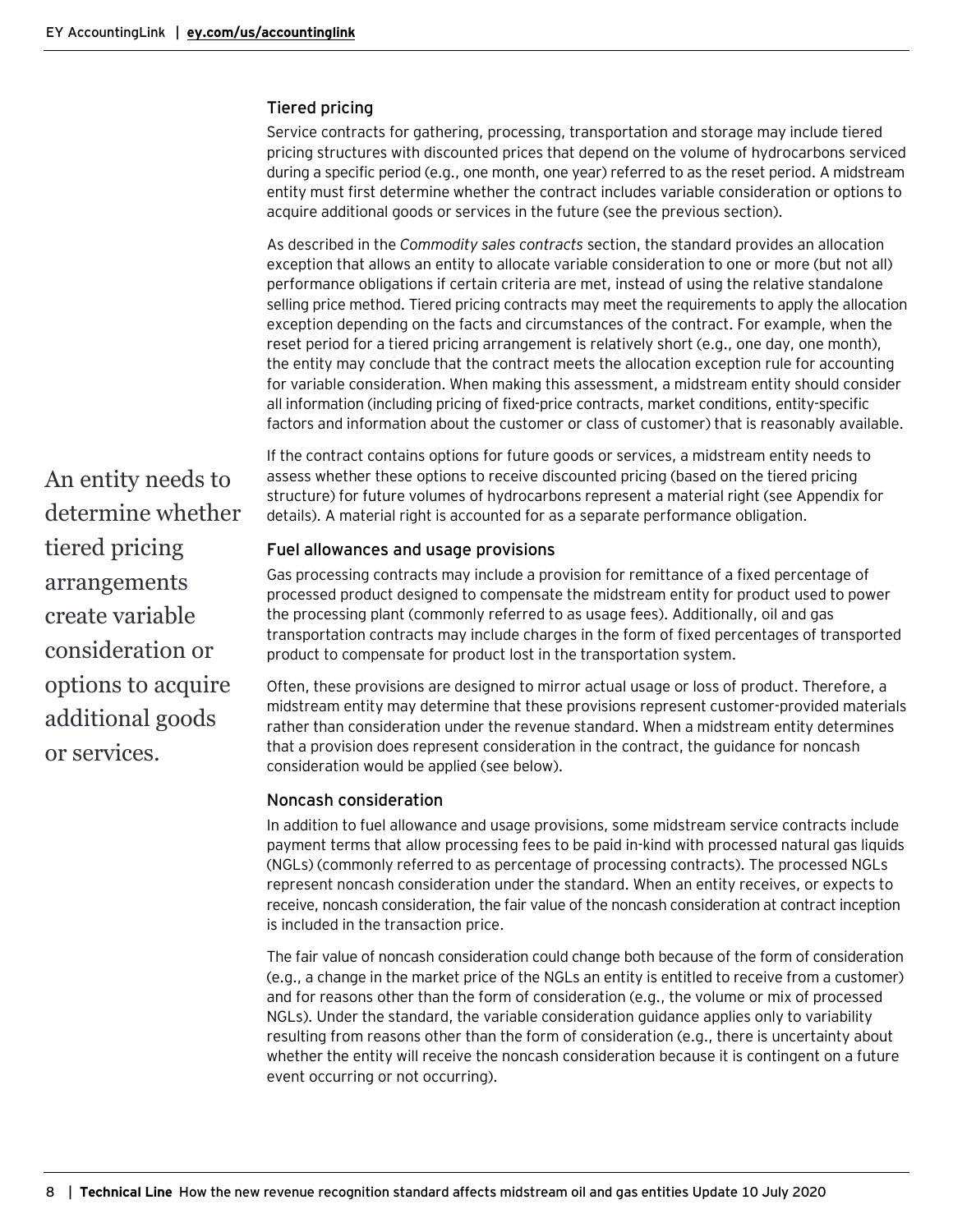The standard requires noncash consideration to be valued at contract initiation. However, contracts that include significant variability may warrant further assessment. We believe a midstream entity that enters into a contract with noncash consideration that includes significant variability relating to all three of the following factors may measure the fair value of the noncash consideration at the point of processing:

- Price of the NGLs
- Mix of types of NGLs created during processing
- Volume of NGLs created during processing

Midstream entities need to carefully evaluate the facts and circumstances of their contracts to determine when variability is significant and relates to all three of these factors.

### <span id="page-8-0"></span>Take-or-pay or minimum volume commitments

Commodity sales contracts and some firm storage and transportation contracts can be structured as more complex take-or-pay or minimum volume contracts, which specify minimum product quantities a customer will pay for even if it chooses not to receive or use them. Product quantities that a customer elects not to take or use in the specified delivery period are referred to in the oil and gas industry as "deficiency quantities." Some contracts prohibit customers from making up "deficiency quantities" in subsequent periods, while other contracts permit this practice.

**Makeup period prohibited —** If a customer cannot make up "deficiency quantities" in future periods, the entity fulfills its performance obligations and recognizes revenue for the contractually specified quantities as each delivery or service period expires. At inception, and at each subsequent reporting period, an entity must determine if it expects the customer to take the minimum volume. If the midstream entity expects the customer to make up all deficiencies (i.e., they expect the customer to take the minimum volume), the entity would recognize revenue as the product is transferred. Alternatively, if the midstream entity expects that there will be any "deficiency quantities" that the customer cannot or will not make up, it will apply a breakage model (see below).

**Makeup period permitted —** Some take-or-pay agreements or minimum volume contracts contain deficiency makeup periods that permit customers to acquire the commodity or service in a future period and make up contractually specified quantities of the commodity that they paid for but did not choose to receive in a prior period. If the customer can make up the deficiency quantities in future periods, the midstream entity has performance obligations to deliver those volumes at the customer's request (subject to contractual and capacity constraints). At inception and at subsequent reporting periods, the midstream entity must estimate if it expects that there will be deficiencies that the customer will or will not make up. If the entity expects the customer will make up all deficiencies it is contractually entitled to, any consideration received relating to temporary deficiencies that will be made up in a future period will be deferred and the entity will recognize that amount when either of the following occurs:

- The customer makes up the volumes
- The likelihood that the customer will exercise its right for deficiency volumes becomes remote (e.g., there is insufficient capacity to make up the volumes, the makeup period expires)

Alternatively, if the entity expects the customer will not make up all deficient volumes, the midstream entity will apply the breakage model described below.

If the customer can make up the deficiency quantities in future periods, the midstream entity has performance obligations to deliver those volumes at the customer's request.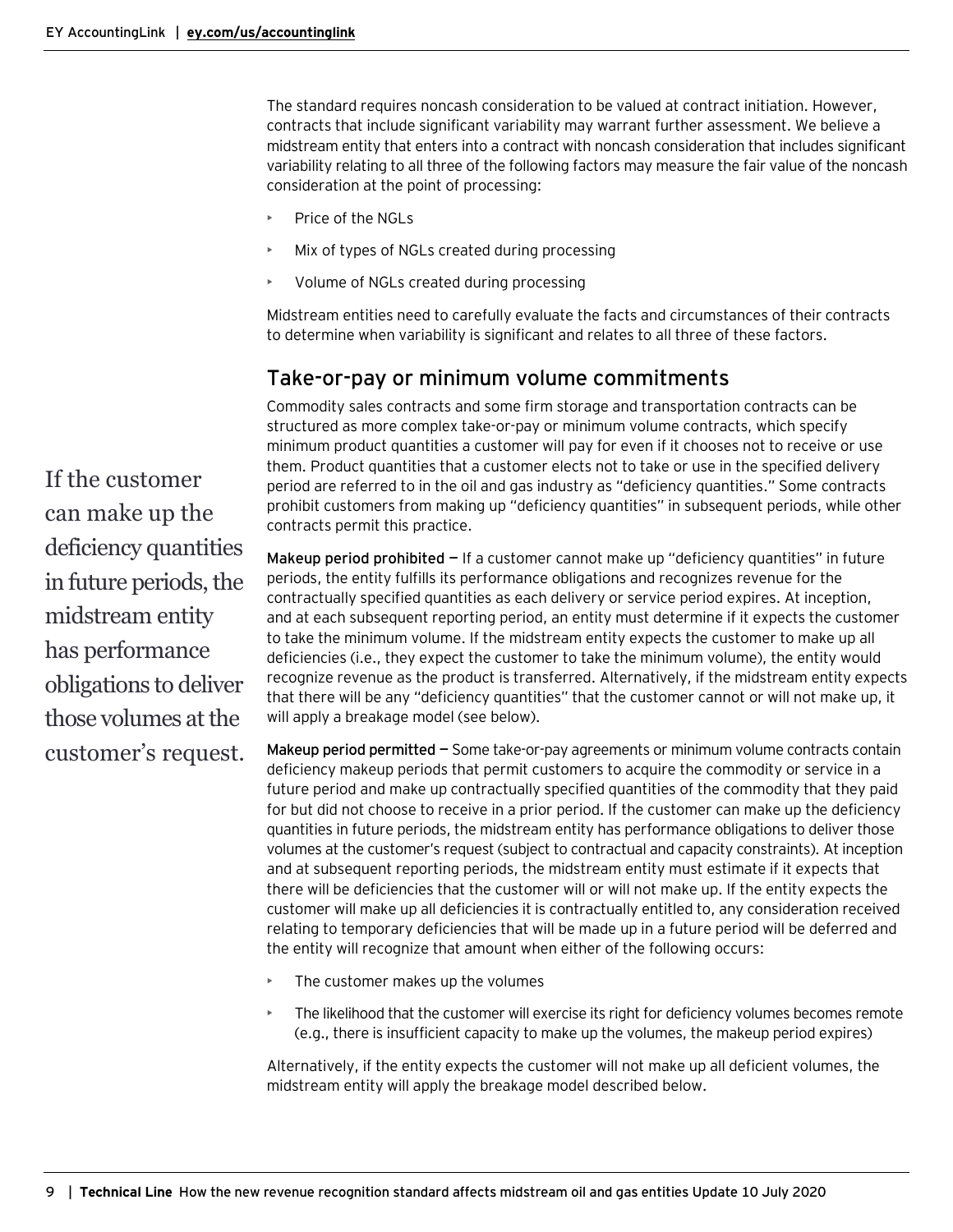In both of the cases described above, a midstream entity may collect nonrefundable payments from its customers for products that the customer has a right to receive in the future. However, the customer may ultimately leave that right unexercised (often referred to as breakage). If an entity expects to be entitled to breakage, the entity should recognize the expected breakage amount as revenue in proportion to the pattern of rights exercised by the customer. In estimating any breakage amount, an entity has to consider the constraint on variable consideration. That is, if it is probable that a significant revenue reversal would occur for any estimated breakage amounts, an entity should not recognize those amounts until the breakage amounts are no longer constrained. If an entity does not expect to be entitled to a breakage amount, it should not recognize any breakage amounts as revenue until the likelihood of the customer exercising its rights becomes remote. The entity must update its assessment of breakage each reporting period.

When determining the transaction price, the entity may need to evaluate whether the contract contains a significant financing component because of the timing difference between when it receives the consideration and when it transfers control of the goods to the customer. However, timing differences between the receipt of consideration and transfer of control of the goods that are due solely to the customer's deficiency quantities and the related makeup period likely will not give rise to a financing component. That is because the timing of the transfer of the commodity is at the discretion of the customer. If the difference is partially attributable to other causes, such as providing a customer assurance that the entity will complete its obligation under the contract, the entity may reach a different conclusion.

### How we see it

When a contract provides a deficiency makeup period, midstream entities may be able to recognize revenue associated with deficiency volumes earlier under the revenue standard than they did under legacy guidance. Under legacy oil and gas industry guidance,<sup>10</sup> entities typically waited for the deficiency makeup period to expire to recognize revenue from deficiencies. Under the breakage guidance in the revenue standard, an entity recognizes all or a portion of amounts associated with deficiency volumes before the makeup period expires if the entity determines that it is probable that the customer will not exercise all or some of its deficiency makeup rights. Entities may need to implement new processes and controls to update this assessment each reporting period.

# <span id="page-9-0"></span>Contributions in aid of construction

Contributions in aid of construction (CIAC) are common in many regulated and unregulated midstream gathering, processing and transportation agreements. Midstream entities typically receive these contributions as lump-sum payments from a customer, a potential customer or a noncustomer before construction activities begin or after the construction has been completed. Generally, the payments are intended to reimburse the midstream entity for actual costs incurred related to the construction of infrastructure such as a well connection, compressor or pipeline interconnect.

#### <span id="page-9-1"></span>Scoping considerations

When evaluating whether CIAC arrangements are in the scope of the revenue standard, midstream entities may consider the following questions.

• **From whom is the CIAC received (i.e., a customer, a potential customer or a noncustomer such as a government)?** If the CIAC is received from a customer or a potential customer, this is an indicator that the midstream entity needs to further assess whether the CIAC may be subject to the revenue standard. Alternatively, if the CIAC is received from a noncustomer, this may be an indicator that the CIAC is outside the scope of the revenue standard.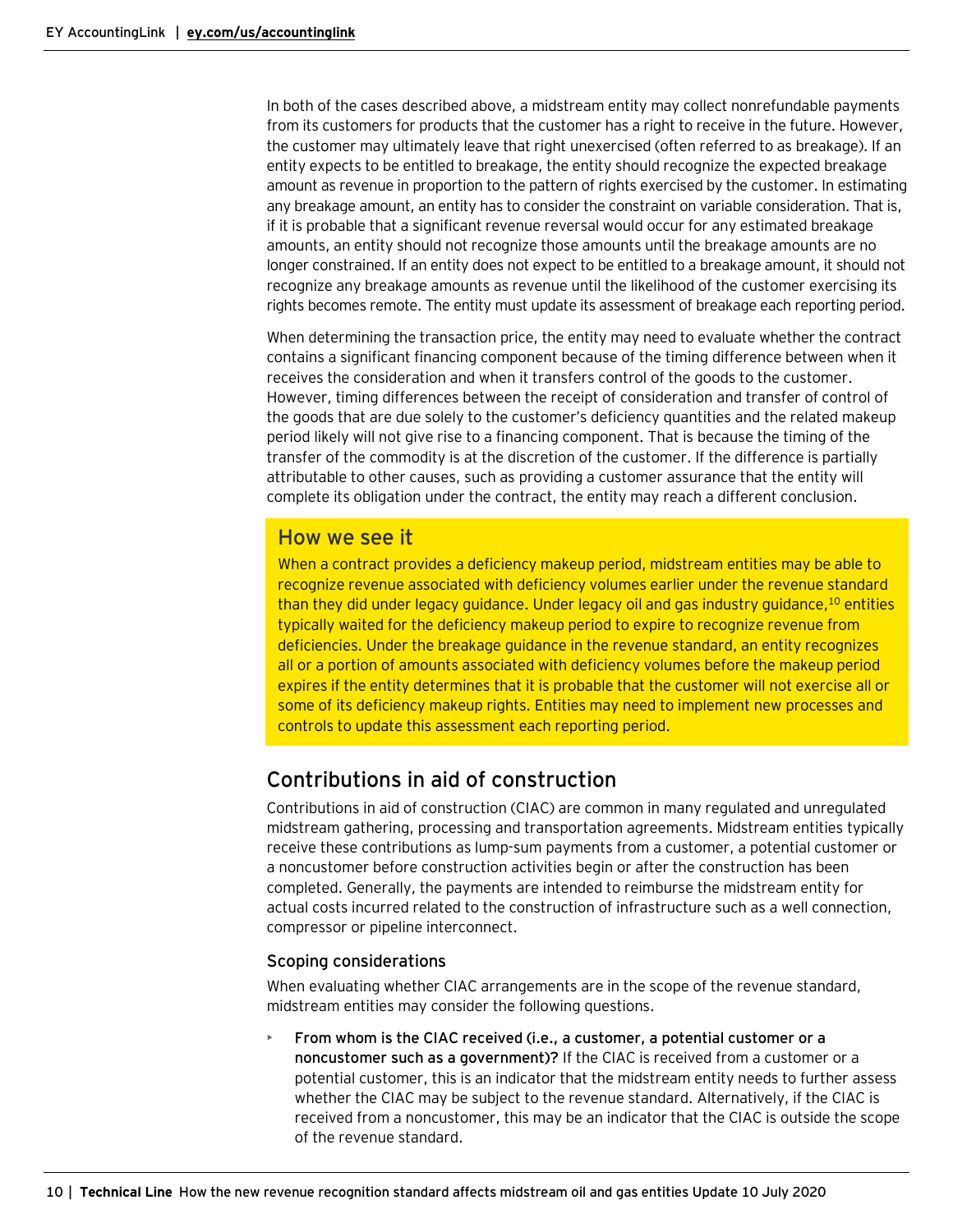- **Is there a contract (or anticipated contract) for service with the counterparty?** When there is a contract (or anticipated contract) for service with the counterparty, this is an indicator that the midstream entity needs to further assess whether the CIAC may be subject to the revenue standard.
- **If multiple contracts exist, should they be combined?** When a midstream entity and customer or potential customer enter into separate contracts for CIAC and subsequent services, this may be an indicator that the contracts need to be combined and analyzed as a single contract under the revenue standard.
- **Is the creation of the asset an output of the midstream entity's ordinary operations (i.e., is it common for the midstream entity to engage in the construction of assets for customers)?** When the construction of assets for customers is not part of the midstream entity's ordinary operations, the midstream entity may determine that the contract is outside the scope of the revenue standard.

#### <span id="page-10-0"></span>Identification of performance obligations

If the contract is determined to be in the scope of the revenue standard, the midstream entity needs to determine whether the creation of the asset is a separate performance obligation. If the asset is determined to be a separate performance obligation, the entity allocates consideration to the performance obligations and recognizes revenue when or as control transfers. If it is not a separate performance obligation, the payment is likely a nonrefundable, up-front fee. The following questions should be considered when determining whether the creation of the asset is a performance obligation:

- **What promises are identified in the contract, and are they distinct?** A midstream entity needs to consider whether there is a promise to construct an asset for the counterparty and, if so, whether that asset is a separate performance obligation under the revenue standard. When making this assessment, an entity may consider:
	- **Does the asset transfer to the counterparty?** If the answer is yes, this may indicate that a distinct obligation exists that should be assessed as a separate performance obligation.

<span id="page-10-1"></span>Other considerations when CIAC is determined to be revenue under the standard **Does the CIAC represent a significant financing component?** When the receipt of consideration does not match the timing of the transfer of goods or services to the customer, an entity needs to consider whether a portion of the payment relates to financing either provided to or by the customer.

#### **Illustration 7: CIAC arrangement with government entity**

A midstream entity agrees to move a pipeline at the request of the government. The government pays the midstream entity consideration as reimbursement for costs incurred. The pipeline is owned by the midstream entity, and title will not transfer after the pipeline is moved.

In this case, the counterparty is a noncustomer (government), there are no anticipated future contracts and the asset does not transfer to the counterparty at the end of the construction. The midstream entity concludes this contract is outside the scope of the revenue standard and applies other applicable GAAP to account for this transaction.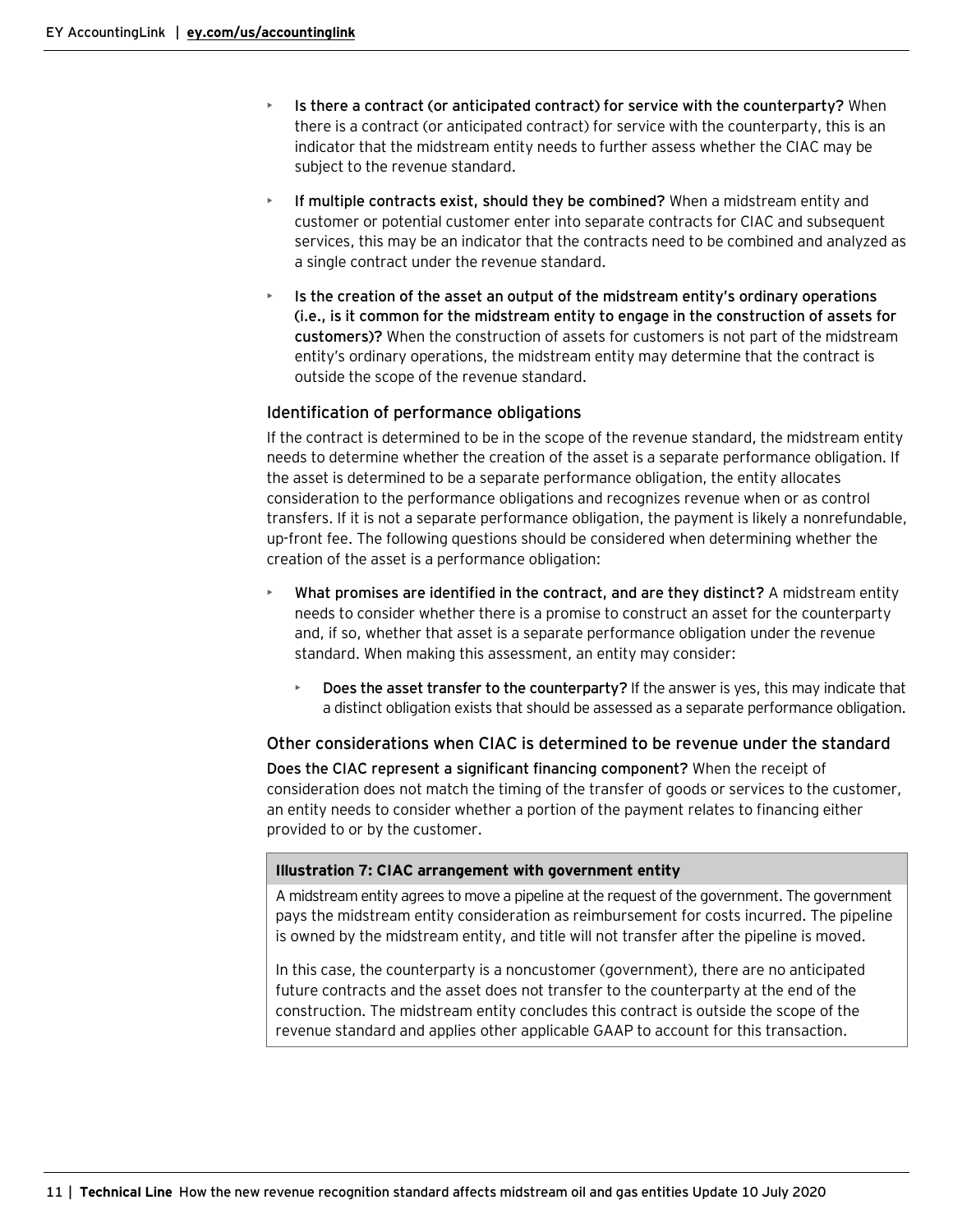#### **Illustration 8: CIAC with a customer**

A midstream entity enters into a 20-year processing contract with an upstream entity (customer). The contract also obligates the midstream entity to build a processing plant in a field where the upstream entity is planning to drill a series of new wells. The upstream entity agrees to pay the midstream entity an up-front fee to reimburse the midstream entity for the cost to build the processing plant (CIAC payment). Neither title nor control of the processing plant will transfer to the upstream company. The arrangement is not a lease. The midstream entity concludes that this arrangement is a contract with the customer in the scope of the revenue standard.

In evaluating this contract with a customer, the midstream entity must determine what promises it made in the contract and whether those promises are distinct and therefore separate performance obligations. The midstream entity would consider all relevant facts and circumstances, including that control of the plant does not transfer to the customer, and may conclude that the up-front fee (i.e., the reimbursement received to build the processing plant) does not represent a payment for the transfer of a good or service (i.e., the construction of the plant). In this case, the midstream entity includes the reimbursement as part of the consideration allocable to the promised goods or services in the contract (i.e., the processing services). The midstream entity must determine whether a portion of this fee represents a significant financing component (see Step 3 in the Appendix for details).

### <span id="page-11-0"></span>Disclosure requirements

The standard significantly increases the volume of interim and annual disclosures. For public entities, these disclosures include disaggregated revenues, qualitative and quantitative information about contracts with customers and significant judgments made in applying the standard and costs to obtain or fulfill a contract. Nonpublic entities can choose to provide the same or streamlined disclosures.

Some of the specific disclosure requirements that may affect midstream oil and gas companies include:

- Entities have to present separately contracts with customers subject to the standard from other sources of revenue on the face of the financial statements or in the notes to the financial statements. This includes both the revenue amounts and the related receivables. For example, entities must separately disclose the revenues and related receivables from commodity sales contracts accounted for under the revenue standard and those accounted for as derivatives under ASC 815 (e.g., index-based contracts entities have not elected to treat as normal purchases and normal sales), even if amounts were generated under the same contract with the same counterparty.
- Entities must evaluate whether separating different types of commodity sales contracts (e.g., by type of commodity, geographical region, type of contract) is appropriate to meet the disaggregation objective. Entities also have to reconcile any differences between this disclosure and segment disclosures. When determining the type of categories to use to disaggregate revenue, entities should consider how information about revenue has been presented for other purposes, including disclosures presented outside the financial statements and information reviewed by the chief operating decision maker for evaluating the performance operating segments.
- Entities must disclose how much revenue recognized in the current period is associated with previously fulfilled (or partially fulfilled) performance obligations. They may need to consider how this applies to adjustments that may be resolved in subsequent periods (e.g., quality adjustments, volume true-ups, changes in variable consideration associated with volume discounts, changes in estimated breakage).

Entities likely will need to change systems and processes to prepare the required disclosures.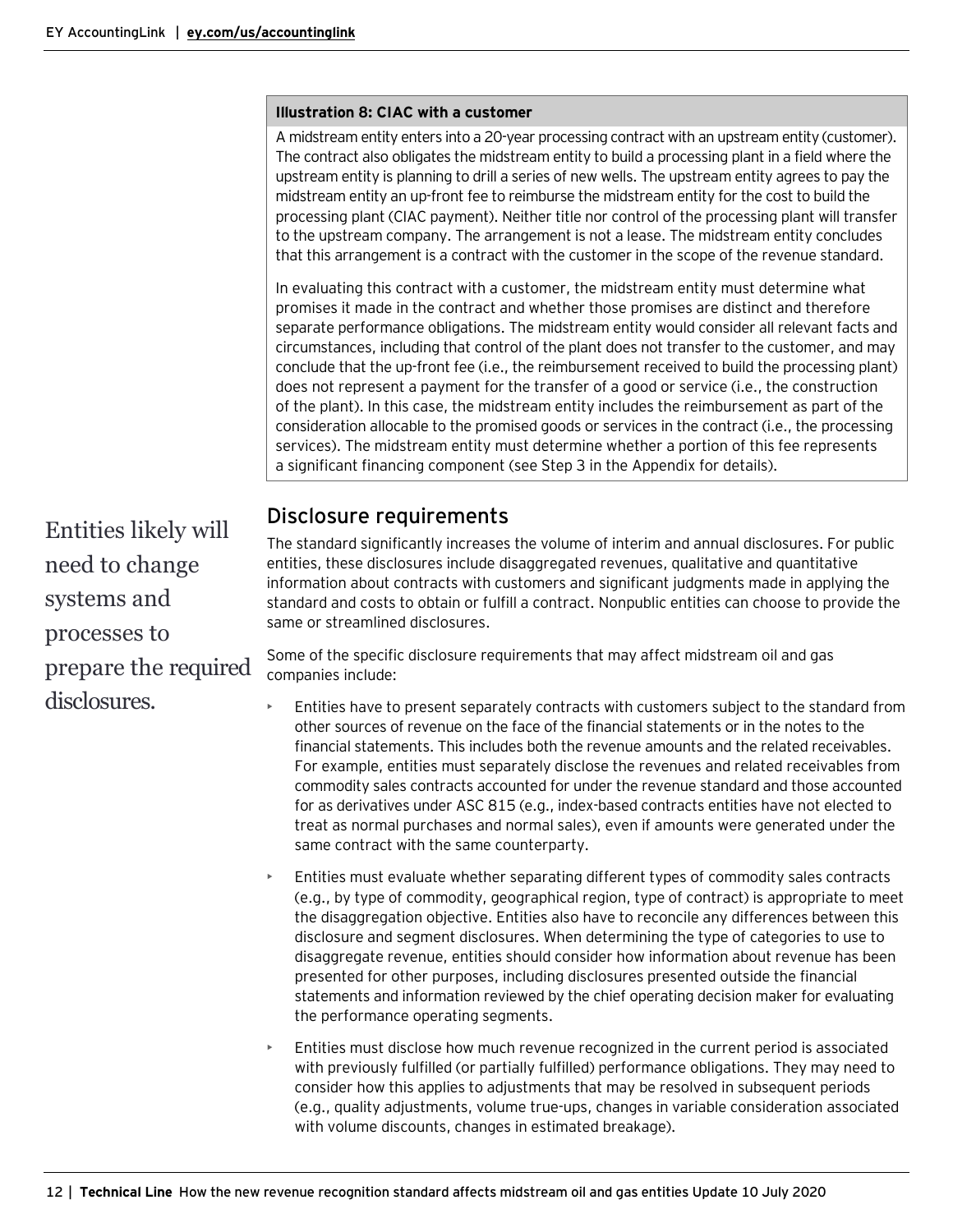• Entities also have to disclose the aggregate amount of the transaction price that is allocated to performance obligations that are unsatisfied (or partially unsatisfied) as of the end of the reporting period. For example, if an entity estimates a total transaction price (after applying the constraint on variable consideration) of \$24 million and has recognized \$18 million to date, it discloses that \$6 million of the transaction price is yet to be recognized, along with either quantitative or qualitative information on when the remaining transaction price is expected to be recognized.

Entities can elect to use an optional exemption that allows an entity not to make quantitative disclosures about remaining performance obligations in certain situations, including when contracts have an original expected duration of less than one year and when an estimate of the transaction price is made solely for disclosure purposes. These situations also include: (1) when an entity applies the "right to invoice" practical expedient<sup>10</sup> and (2) when variable consideration is allocated entirely to a wholly unsatisfied performance obligation or to a wholly unsatisfied promise to transfer a distinct good or service that forms part of a single performance obligation (i.e., a series of distinct goods or services) when certain criteria are met.

Entities that elect to use any of the standard's optional exemptions that allow them not to disclose the aggregate transaction price allocated to the remaining performance obligations must disclose which optional exemption(s) they are applying, the nature of the performance obligations, the remaining duration of the contract and a description of the variable consideration that has been excluded from the disclosure (e.g., the nature of the variability and how that variability will be resolved).

### How we see it

 $\overline{\phantom{a}}$  , where  $\overline{\phantom{a}}$  , where  $\overline{\phantom{a}}$  , where  $\overline{\phantom{a}}$ 

Preparing the required disclosures may require significant effort. Entities need to make sure that they have appropriate policies and procedures, systems and internal controls in place to collect and disclose the required information.

#### **Endnotes:**

- <sup>1</sup> Accounting Standards Codification (ASC) 606, *Revenue from Contracts with Customers*, as amended, was created by Accounting Standards Update (ASU) 2014-09, *Revenue from Contracts with Customers*, and various amendments.
- <sup>2</sup> ASU 2020-05, *Revenue from Contracts with Customers (Topic 606) and Leases (Topic 842): Effective Dates for Certain Entities*.
- <sup>3</sup> ASU 2016-13, *Financial Instruments — Credit Losses (Topic 326): Measurement of Credit Losses on Financial Instrument*.
- <sup>4</sup> Paragraph BC31 of ASU 2016-08, *Revenue from Contracts with Customers (Topic 606): Principal versus Agent Considerations (Reporting Revenue Gross versus Net)*.
- <sup>5</sup> This discussion assumes that transactions involving the sale of a commodity do not qualify as a derivative under ASC 815 or are accounted for under the normal purchase and normal sales exception to derivative accounting. It also assumes that the processing contract with the midstream entity does not meet the definition of a lease under either under ASC 840, *Leases*, or ASC 842, *Leases*.
- Paragraph BC85 of ASU 2014-09.
- <sup>7</sup> Paragraph BC128 of ASU 2014-09.
- $8<sup>8</sup>$  13 July 2015 TRG meeting; agenda paper no. 43.
- <sup>9</sup> 9 November 2015 TRG meeting; agenda paper no. 48.
- $10$  The FASB provided a practical expedient in ASC 606-10-55-18 for using an output method to measure progress toward completion of a performance obligation that is satisfied over time. If an entity demonstrates that the invoiced amount corresponds directly with the value to the customer of the entity's performance completed to date, the practical expedient allows an entity to recognize revenue in the amount for which it has the right to invoice.

| EY   Assurance   Tax   Strategy and Transactions   Consulting<br>© 2020 Ernst & Young LLP.<br>All Rights Reserved. | About EY<br>EY is a global leader in assurance, tax, transaction and advisory services. The insights and quality services we deliver help build trust and confidence in the capital markets and in<br>economies the world over. We develop outstanding leaders who team to deliver on our promises to all of our stakeholders. In so doing, we play a critical role in building a better<br>working world for our people, for our clients and for our communities.                                                              |
|--------------------------------------------------------------------------------------------------------------------|---------------------------------------------------------------------------------------------------------------------------------------------------------------------------------------------------------------------------------------------------------------------------------------------------------------------------------------------------------------------------------------------------------------------------------------------------------------------------------------------------------------------------------|
| SCORE No. 06605-171US<br>(Updated 10 July 2020)                                                                    | EY refers to the global organization, and may refer to one or more, of the member firms of Ernst & Young Global Limited, each of which is a separate legal entity. Ernst & Young<br>Global Limited, a UK company limited by quarantee, does not provide services to clients. Information about how EY collects and uses personal data and a description of the rights<br>individuals have under data protection legislation are available via ey.com/privacy. For more information about our organization, please visit ey.com. |
| FD None                                                                                                            | Ernst & Young LLP is a client-serving member firm of Ernst & Young Global Limited operating in the US.                                                                                                                                                                                                                                                                                                                                                                                                                          |
| ey.com/en us/assurance/accountinglink                                                                              | This material has been prepared for general informational purposes only and is not intended to be relied upon as accounting, tax or other professional advice. Please refer to your advisors for specific advice.                                                                                                                                                                                                                                                                                                               |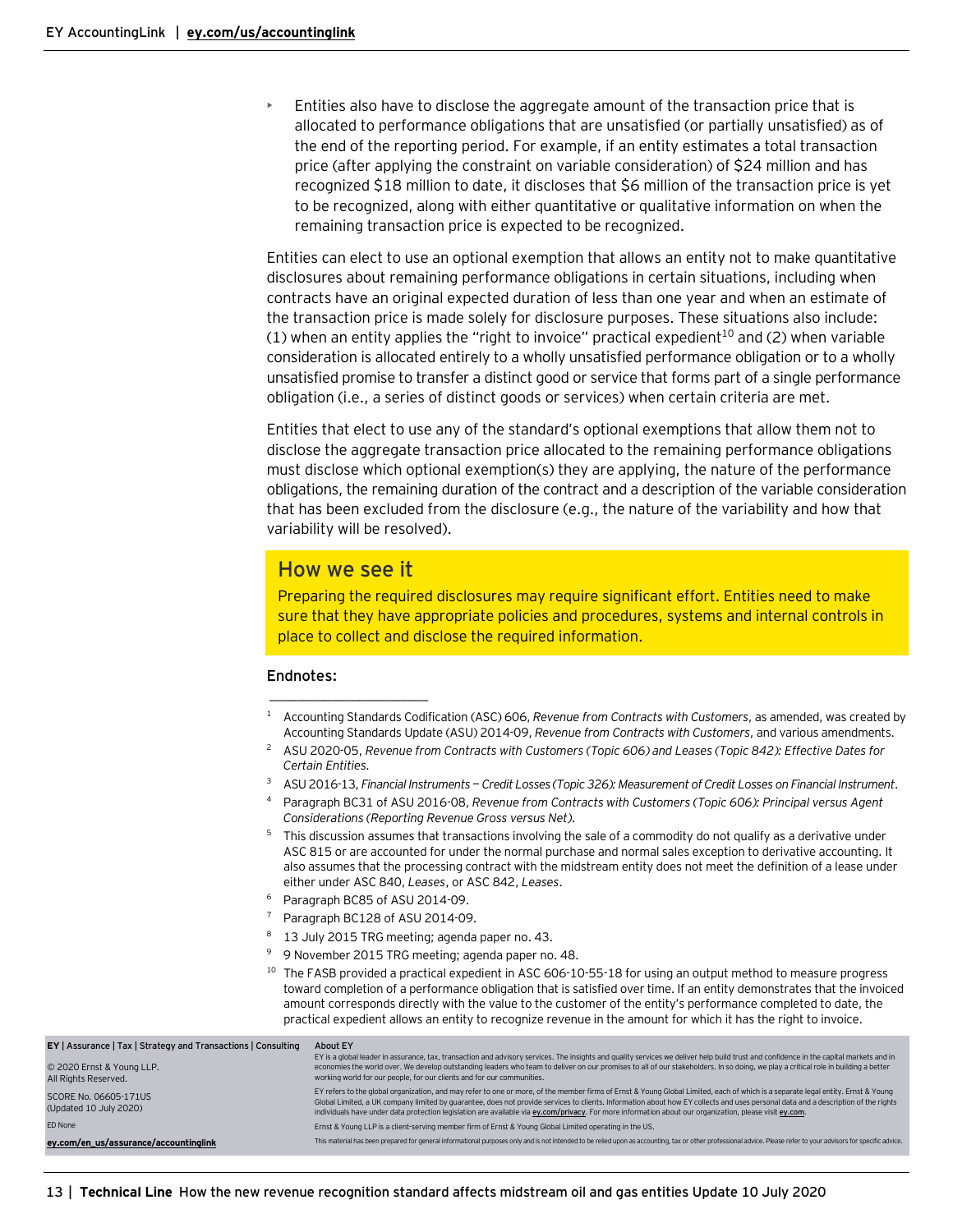# <span id="page-13-0"></span>Appendix: The five-step revenue model and contract costs

The standard's core principle is that an entity recognizes revenue at an amount that reflects the consideration to which the entity expects to be entitled in exchange for transferring goods or services to a customer. That principle is applied using five steps that require entities to exercise judgment when considering the terms of their contract(s) and all relevant facts and circumstances. Entities have to apply the requirements of the standard consistently to contracts with similar characteristics and in similar circumstances. This table summarizes the new revenue model and the guidance for contract costs.

#### **Step 1: Identify the contract(s) with the customer**

#### *Definition of a contract*

An entity must first identify the contract, or contracts, to provide goods and services to customers. A contract must create enforceable rights and obligations to fall within the scope of the model in the standard. Such contracts may be written, oral or implied by an entity's customary business practices but must meet the following criteria:

- The parties to the contract have approved the contract (in writing, orally or based on their customary business practices) and are committed to perform their respective obligations
- $\blacktriangleright$  The entity can identify each party's rights regarding the goods or services to be transferred
- The entity can identify the payment terms for the goods or services to be transferred
- The contract has commercial substance (i.e., the risk, timing or amount of the entity's future cash flows is expected to change as a result of the contract)
- It is probable that the entity will collect substantially all of the consideration to which it will be entitled in exchange for the goods or services that will be transferred to the customer

If these criteria are not met, an entity would not account for the arrangement using the model in the standard and would recognize any nonrefundable consideration received as revenue only when certain events have occurred.

#### *Contract combination*

The standard requires entities to combine contracts entered into at or near the same time with the same customer (or related parties of the customer) if they meet any of the following criteria:

- The contracts are negotiated as a package with a single commercial objective
- The amount of consideration to be paid in one contract depends on the price or performance of another contract
- The goods or services promised in the contracts (or some goods or services promised in each of the contracts) are a single performance obligation

#### *Contract modifications*

A contract modification is a change in the scope and/or price of a contract. A contract modification is accounted for as a new contract separate from the original contract if the modification adds distinct goods or services at a price that reflects the standalone selling prices of those goods or services. Contract modifications that are not accounted for as separate contracts are considered changes to the original contract and are accounted for as follows:

- If the goods and services to be transferred after the contract modification are distinct from the goods or services transferred on or before the contract modification, the entity should account for the modification as if it were the termination of the old contract and the creation of a new contract
- If the goods and services to be transferred after the contract modification are not distinct from the goods and services already provided and, therefore, form part of a single performance obligation that is partially satisfied at the date of modification, the entity should account for the contract modification as if it were part of the original contract
- A combination of the two approaches above: a modification of the existing contract for the partially satisfied performance obligations and the creation of a new contract for the distinct goods and services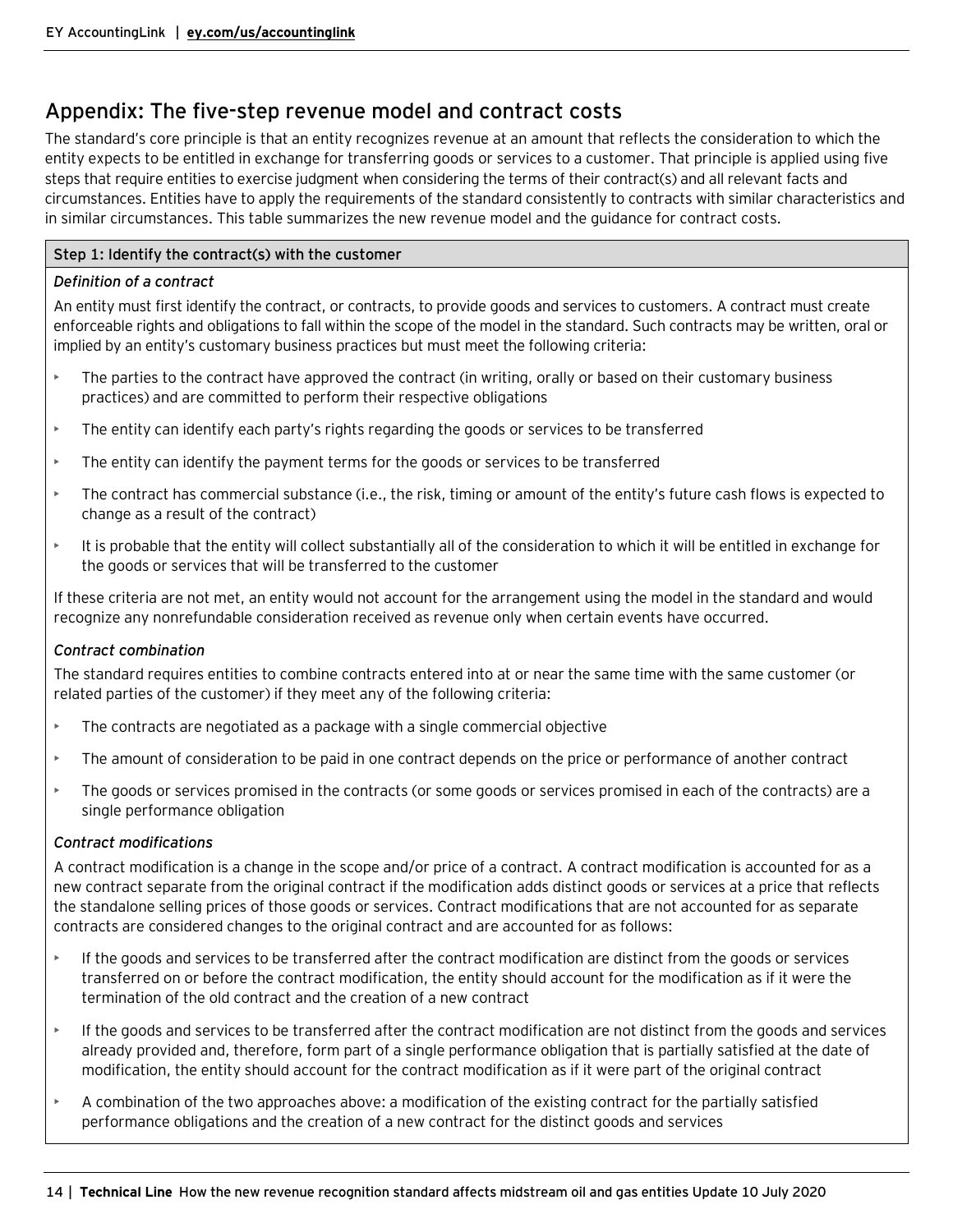#### **Step 2: Identify the performance obligation(s) in the contract**

An entity must identify the promised goods and services within the contract and determine which of those goods and services (or bundles of goods and services) are separate performance obligations (i.e., the unit of accounting for purposes of applying the standard). An entity is not required to assess whether promised goods or services are performance obligations if they are immaterial in the context of the contract.

A promised good or service represents a performance obligation if (1) the good or service is distinct (by itself or as part of a bundle of goods or services) or (2) the good or service is part of a series of distinct goods or services that are substantially the same and have the same pattern of transfer to the customer.

A good or service (or bundle of goods or services) is distinct if both of the following criteria are met:

- The customer can benefit from the good or service either on its own or together with other resources that are readily available to the customer (i.e., the good or service is capable of being distinct)
- The entity's promise to transfer the good or service to the customer is separately identifiable from other promises in the contract (i.e., the promise to transfer the good or service is distinct within the context of the contract)

In assessing whether an entity's promise to transfer a good or service is separately identifiable from other promises in the contract, entities need to consider whether the nature of the promise is to transfer each of those goods or services individually or to transfer a combined item or items to which the promised goods or services are inputs. Factors that indicate two or more promises to transfer goods or services are not separately identifiable include, but are not limited to, the following:

- The entity provides a significant service of integrating the goods or services with other goods or services promised in the contract into a bundle of goods or services that represent the combined output or outputs for which the customer has contracted
- One or more of the goods or services significantly modify or customize, or are significantly modified or customized by, one or more of the other goods or services promised in the contract
- The goods or services are highly interdependent or highly interrelated. In other words, each of the goods or services is significantly affected by one or more of the other goods or services in the contract

If a promised good or service is not distinct, an entity is required to combine that good or service with other promised goods or services until it identifies a bundle of goods or services that is distinct.

#### *Series guidance*

Goods or services that are part of a series of distinct goods or services that are substantially the same and have the same pattern of transfer to the customer must be combined into one performance obligation. To meet the same pattern of transfer criterion, each distinct good or service in the series must represent a performance obligation that would be satisfied over time and would have the same measure of progress toward satisfaction of the performance obligation (both discussed in Step 5), if accounted for separately.

#### *Customer options for additional goods or services*

A customer's option to acquire additional goods or services (e.g., an option for free or discounted goods or services) is accounted for as a separate performance obligation if it provides a material right to the customer that the customer would not receive without entering into the contract (e.g., a discount that exceeds the range of discounts typically given for those goods or services to that class of customer in that geographical area or market).

#### *Principal versus agent considerations*

When more than one party is involved in providing goods or services to a customer, an entity must determine whether it is a principal or an agent in these transactions by evaluating the nature of its promise to the customer. An entity is a principal and therefore records revenue on a gross basis if it controls the specified good or service before transferring that good or service to the customer. An entity is an agent and records as revenue the net amount it retains for its agency services if its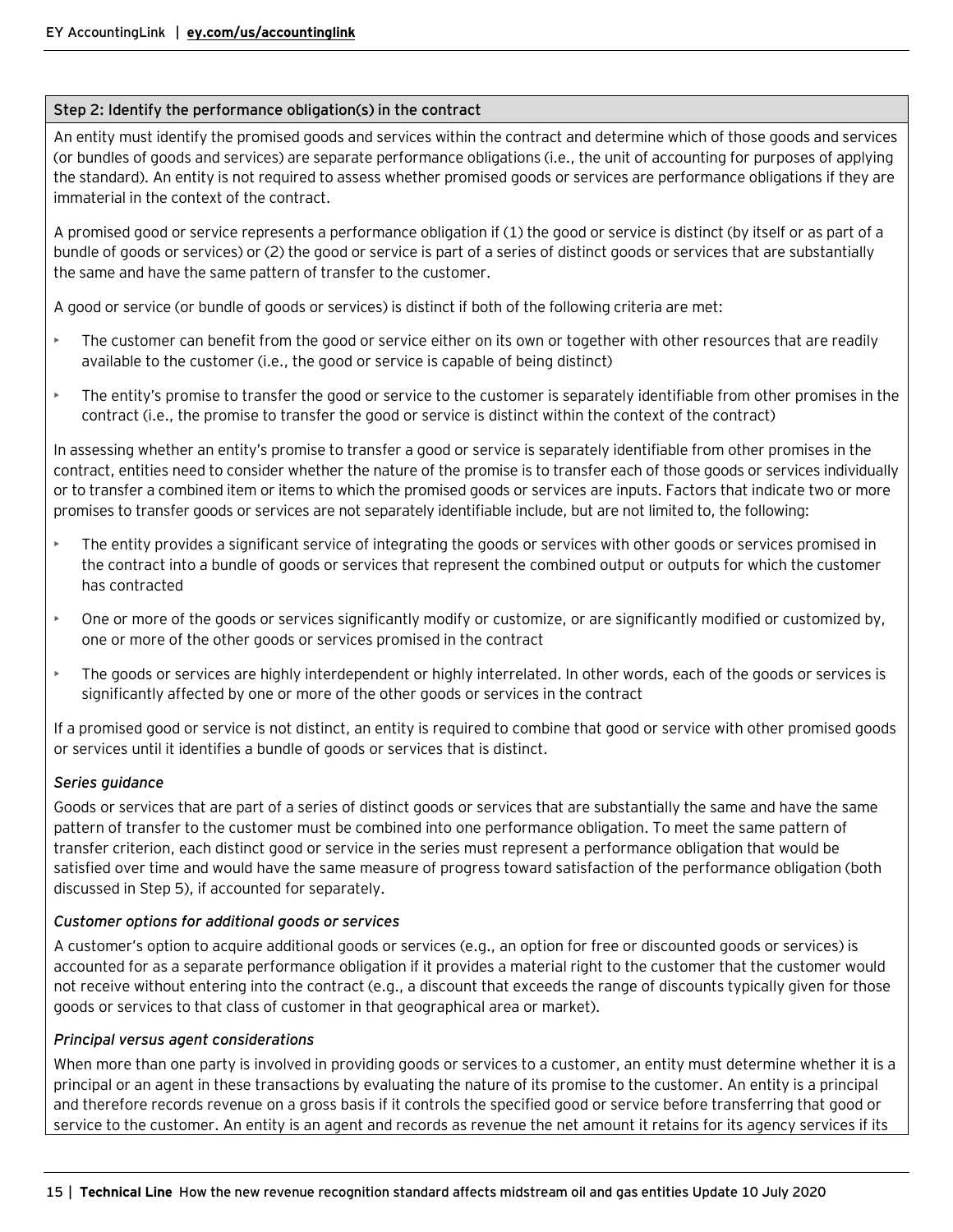role is to arrange for another entity to provide the specified goods or services. Because it is not always clear whether an entity controls a specified good or service in some contracts (e.g., those involving intangible goods and/or services), the standard also provides indicators of when an entity may control the specified good or service as follows:

- The entity is primarily responsible for fulfilling the promise to provide the specified good or service
- The entity has inventory risk before the specified good or service has been transferred to a customer or after transfer of control to the customer (e.g., if the customer has a right of return)
- $\blacktriangleright$  The entity has discretion in establishing the price for the specified good or service

#### **Step 3: Determine the transaction price**

The transaction price is the amount of consideration to which an entity expects to be entitled in exchange for transferring promised goods or services to a customer. When determining the transaction price, entities need to consider the effects of all of the following:

#### *Variable consideration*

An entity needs to estimate any variable consideration (e.g., amounts that vary due to discounts, rebates, refunds, price concessions, bonuses) using either the expected value method (i.e., a probability-weighted amount method) or the most likely amount method (i.e., a method to choose the single most likely amount in a range of possible amounts). An entity's method selection is not a "free choice" and must be based on which method better predicts the amount of consideration to which the entity will be entitled. To include variable consideration in the estimated transaction price, the entity has to conclude that it is probable that a significant revenue reversal will not occur in future periods. This "constraint" on variable consideration is based on the probability of a reversal of an amount that is significant relative to cumulative revenue recognized for the contract. The standard provides factors that increase the likelihood or magnitude of a revenue reversal, including the following: the amount of consideration is highly susceptible to factors outside the entity's influence, the entity's experience with similar types of contracts is limited or that experience has limited predictive value, or the contract has a large number and broad range of possible outcomes. The standard requires an entity to estimate variable consideration, including the application of the constraint, at contract inception and update that estimate at each reporting date.

#### *Significant financing component*

An entity needs to adjust the transaction price for the effects of the time value of money if the timing of payments agreed to by the parties to the contract provides the customer or the entity with a significant financing benefit. As a practical expedient, an entity can elect not to adjust the transaction price for the effects of a significant financing component if the entity expects at contract inception that the period between payment and performance will be one year or less.

#### *Noncash consideration*

When an entity receives, or expects to receive, noncash consideration (e.g., property, plant or equipment, a financial instrument), the fair value of the noncash consideration at contract inception is included in the transaction price.

#### *Consideration paid or payable to the customer*

Consideration payable to the customer includes cash amounts that an entity pays, or expects to pay, to the customer, credits or other items (vouchers or coupons) that can be applied against amounts owed to the entity or equity instruments granted in conjunction with selling goods or services. An entity should account for consideration paid or payable to the customer as a reduction of the transaction price and, therefore, of revenue unless the payment to the customer is in exchange for a distinct good or service. However, if the payment to the customer exceeds the fair value of the distinct good or service received, the entity should account for the excess amount as a reduction of the transaction price.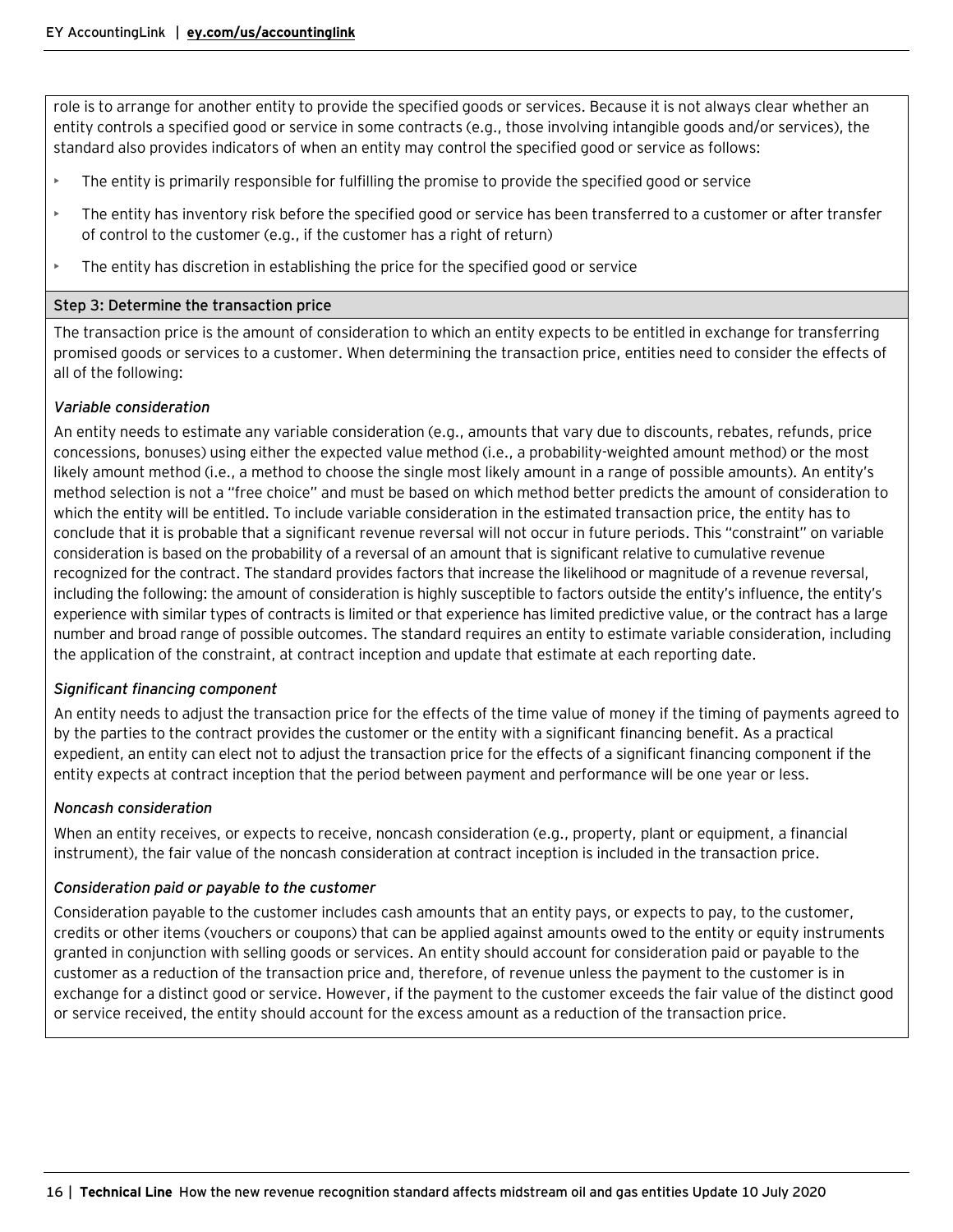#### **Step 4: Allocate the transaction price to the performance obligations in the contract**

For contracts that have multiple performance obligations, the standard generally requires an entity to allocate the transaction price to the performance obligations in proportion to their standalone selling prices (i.e., on a relative standalone selling price basis). When allocating on a relative standalone selling price basis, any discount within the contract generally is allocated proportionately to all of the performance obligations in the contract. However, there are two exceptions.

One exception requires variable consideration to be allocated entirely to a specific part of a contract, such as one or more (but not all) performance obligations or one or more (but not all) distinct goods or services promised in a series of distinct goods or services that forms part of a single performance obligation, if both of the following criteria are met:

- The terms of a variable payment relate specifically to the entity's efforts to satisfy the performance obligation or transfer the distinct good or service
- Allocating the variable consideration entirely to the performance obligation or the distinct good or service is consistent with the objective of allocating consideration in an amount that depicts the consideration to which the entity expects to be entitled in exchange for transferring the promised goods or services to the customer

The other exception requires an entity to allocate a contract's entire discount to only those goods or services to which it relates if certain criteria are met.

To allocate the transaction price on a relative standalone selling price basis, an entity must first determine the standalone selling price of the distinct good or service underlying each performance obligation. The standalone selling price is the price at which an entity would sell a good or service on a standalone (or separate) basis at contract inception. Under the model, the observable price of a good or service sold separately in similar circumstances to similar customers provides the best evidence of standalone selling price. However, in many situations, standalone selling prices will not be readily observable. In those cases, the entity must estimate the standalone selling price by considering all information that is reasonably available to it, maximizing the use of observable inputs and applying estimation methods consistently in similar circumstances. The standard states that suitable estimation methods include, but are not limited to, an adjusted market assessment approach, an expected cost plus a margin approach or a residual approach (if certain conditions are met).

#### **Step 5: Recognize revenue when (or as) the entity satisfies a performance obligation**

An entity recognizes revenue only when (or as) it satisfies a performance obligation by transferring control of the promised good(s) or service(s) to a customer. The transfer of control can occur over time or at a point in time.

A performance obligation is satisfied at a point in time unless it meets one of the following criteria, in which case it is satisfied over time:

- The customer simultaneously receives and consumes the benefits provided by the entity's performance as the entity performs
- The entity's performance creates or enhances an asset that the customer controls as the asset is created or enhanced
- The entity's performance does not create an asset with an alternative use to the entity, and the entity has an enforceable right to payment for performance completed to date

The transaction price allocated to performance obligations satisfied at a point in time is recognized as revenue when control of the goods or services transfers to the customer. If the performance obligation is satisfied over time, the transaction price allocated to that performance obligation is recognized as revenue as the performance obligation is satisfied. To do this, the standard requires an entity to select a single revenue recognition method (i.e., measure of progress) that faithfully depicts the pattern of the transfer of control over time (i.e., an input method or an output method).